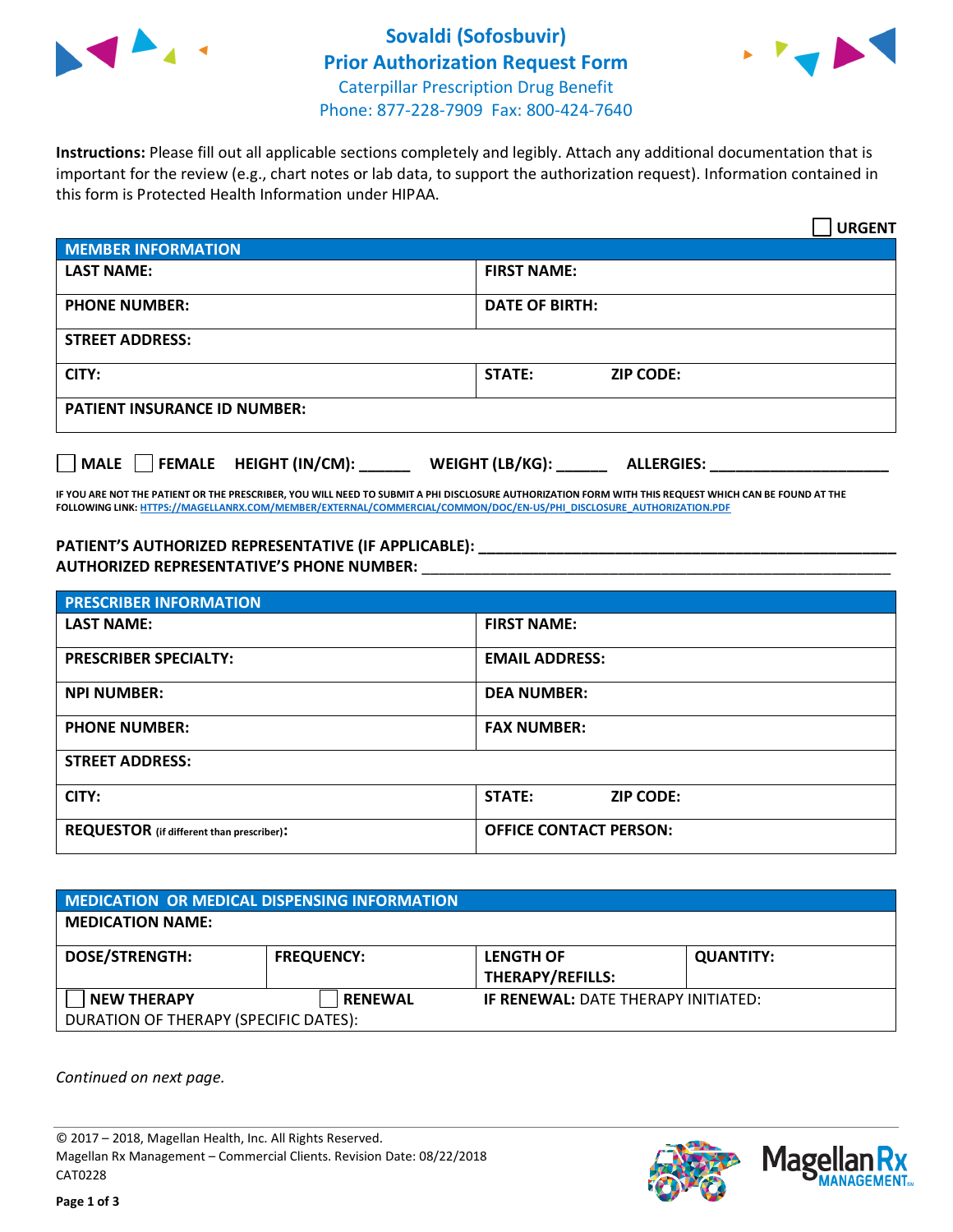



| <b>MEMBER'S LAST NAME:</b> NAME                                                                                                | <b>MEMBER'S FIRST NAME:</b>                                                                                           |                                                       |  |  |  |  |
|--------------------------------------------------------------------------------------------------------------------------------|-----------------------------------------------------------------------------------------------------------------------|-------------------------------------------------------|--|--|--|--|
|                                                                                                                                | 1. HAS THE PATIENT TRIED ANY OTHER MEDICATIONS FOR THIS CONDITION?                                                    | YES (if yes, complete below)<br><b>NO</b>             |  |  |  |  |
| <b>MEDICATION/THERAPY (SPECIFY</b><br>DRUG NAME AND DOSAGE):                                                                   | <b>DURATION OF THERAPY (SPECIFY</b><br>DATES):                                                                        | <b>RESPONSE/REASON FOR</b><br><b>FAILURE/ALLERGY:</b> |  |  |  |  |
|                                                                                                                                |                                                                                                                       |                                                       |  |  |  |  |
| <b>2. LIST DIAGNOSES:</b>                                                                                                      |                                                                                                                       | <b>ICD-10:</b>                                        |  |  |  |  |
| $\Box$ Chronic hepatitis C virus (HCV)                                                                                         |                                                                                                                       |                                                       |  |  |  |  |
| □ Other Diagnosis_________________ICD-10 Code(s):______________                                                                |                                                                                                                       |                                                       |  |  |  |  |
|                                                                                                                                | 3. REQUIRED CLINICAL INFORMATION: PLEASE PROVIDE ALL RELEVANT CLINICAL INFORMATION TO SUPPORT A                       |                                                       |  |  |  |  |
| PRIOR AUTHORIZATION.                                                                                                           |                                                                                                                       |                                                       |  |  |  |  |
| <b>Clinical Information:</b>                                                                                                   | Select from the following which drug regimen is being used to treat the patient's HCV infection during this course of |                                                       |  |  |  |  |
| treatment:                                                                                                                     |                                                                                                                       |                                                       |  |  |  |  |
| $\Box$ Sovaldi + ribavirin (RBV) + peginterferon                                                                               |                                                                                                                       |                                                       |  |  |  |  |
| □ Sovaldi + RBV                                                                                                                |                                                                                                                       |                                                       |  |  |  |  |
| $\square$ Sovaldi + Olysio with or without RBV                                                                                 |                                                                                                                       |                                                       |  |  |  |  |
| □ Other: __________________                                                                                                    |                                                                                                                       |                                                       |  |  |  |  |
| Document the patient's genotype: _____________________                                                                         |                                                                                                                       |                                                       |  |  |  |  |
| For Sovaldi + RBV:                                                                                                             |                                                                                                                       |                                                       |  |  |  |  |
| Does the patient have hepatocellular carcinoma that meets Milan criteria? $\Box$ Yes $\Box$ No                                 |                                                                                                                       |                                                       |  |  |  |  |
| Is the patient waiting for a liver transplant? $\square$ Yes $\square$ No                                                      |                                                                                                                       |                                                       |  |  |  |  |
|                                                                                                                                | Select if the patient has an intolerance or contraindication to peg-interferon therapy, demonstrated by the           |                                                       |  |  |  |  |
| following characteristics:*                                                                                                    |                                                                                                                       |                                                       |  |  |  |  |
| $\Box$ Intolerance to IFN                                                                                                      |                                                                                                                       |                                                       |  |  |  |  |
| $\Box$ Autoimmune hepatitis and other autoimmune disorders                                                                     |                                                                                                                       |                                                       |  |  |  |  |
| $\Box$ Hypersensitivity to PEG or any of its comp                                                                              |                                                                                                                       |                                                       |  |  |  |  |
| □ Decompensated hepatic disease<br>□ Major uncontrolled depressive illness                                                     |                                                                                                                       |                                                       |  |  |  |  |
| $\Box$ A baseline neutrophil count below 1500/ $\mu$ L, a baseline platelet count below 90,000/ $\mu$ L or baseline hemoglobin |                                                                                                                       |                                                       |  |  |  |  |
| below 10g/dL                                                                                                                   |                                                                                                                       |                                                       |  |  |  |  |
| $\Box$ A history of preexisting cardiac disease                                                                                |                                                                                                                       |                                                       |  |  |  |  |
| *Please provide documentation.                                                                                                 |                                                                                                                       |                                                       |  |  |  |  |
| Has the patient tried and had an inadequate response to prior HCV treatment (prior non-responder)? $\Box$ Yes $\Box$ No        |                                                                                                                       |                                                       |  |  |  |  |
| For Sovaldi + Olysio with or w ithout RBV:                                                                                     |                                                                                                                       |                                                       |  |  |  |  |
| Select which of the follow ing scenario best describes the patient:                                                            |                                                                                                                       |                                                       |  |  |  |  |
| □ Treatment-naïve                                                                                                              |                                                                                                                       |                                                       |  |  |  |  |
|                                                                                                                                |                                                                                                                       |                                                       |  |  |  |  |

© 2017 – 2018, Magellan Health, Inc. All Rights Reserved. Magellan Rx Management – Commercial Clients. Revision Date: 08/22/2018 CAT0228